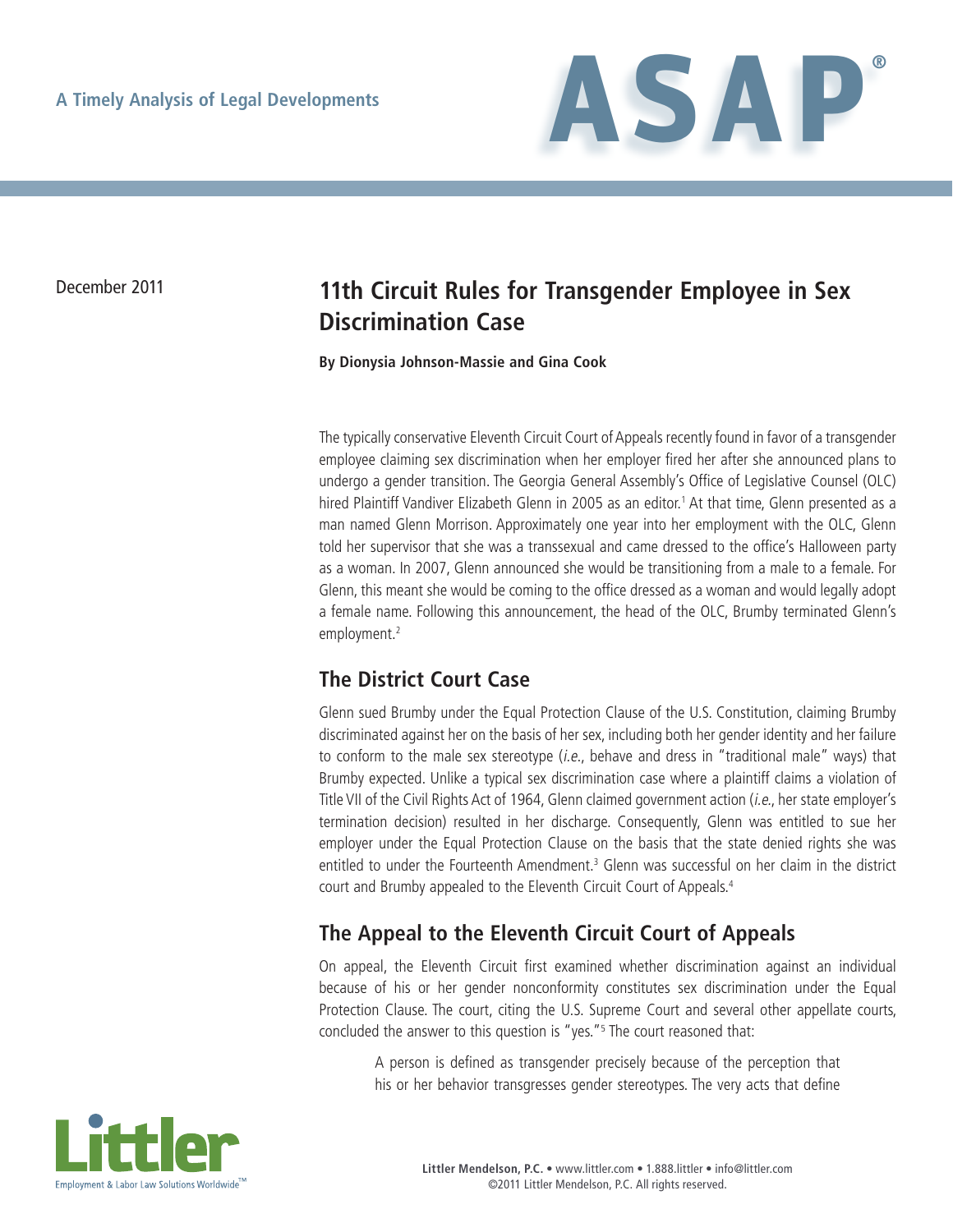transgender people as transgender are those that contradict stereotypes of gender-appropriate appearance and behavior. There is thus a congruence between discriminating against transgender and transsexual individuals and discrimination on the basis of gender-based behavioral norms. Accordingly, discrimination against a transgender individual because of her gender-nonconformity is sex discrimination.6

The court also pointed to a long line of holdings finding that all persons, whether transgender or not, are protected from discrimination based on gender stereotypes. Courts have held that women cannot be discriminated against for being "macho" and men cannot be penalized for dressing effeminately or holding the role of primary caregiver for children.<sup>7</sup> Thus, where a transgender individual is discriminated against simply because he or she identifies with a gender that is not perceived to be his or her own, this constitutes sex discrimination.

Following its conclusion that discrimination against an individual because of his or her gender nonconformity constitutes sex discrimination, the court was faced with the question of whether this particular plaintiff's employment was terminated because of gender stereotyping. To answer this inquiry, the court first examined whether there was proof that discriminatory intent motivated Glenn's termination.<sup>8</sup> Glenn provided direct evidence of discriminatory intent through Brumby's testimony regarding the termination of her employment.<sup>9</sup> Brumby testified that he thought it "inappropriate" for Glenn to come to work dressed as a woman and that it was "unsettling" and "unnatural."<sup>10</sup> Brumby also testified that his decision to terminate Glenn's employment was based on "the sheer fact of the [gender] transition."<sup>11</sup> Given these admissions, it is easy to understand why the court concluded that Brumby's testimony alone was ample evidence to find that the termination decision was based on Glenn's gender nonconformity.

The court then examined whether Brumby's discriminatory act could be excused because it was substantially related to a sufficiently important governmental interest.12 Unlike a discrimination case under Title VII, where direct evidence like the above would likely resolve the issue of whether discrimination took place, the government is given an opportunity in an Equal Protection case to provide a sufficient justification for the discriminatory action.13 According to the Eleventh Circuit, Brumby offered only one justification for the termination – his fear of litigation arising out of Glenn's use of the female restroom at the OLC. This justification, however, was weak in light of the fact that the restrooms at the OLC are single-occupancy. This substantially reduces the likelihood that a born-female and a genetically transitioned female (born-male) would encounter each other in the OLC restroom and it therefore makes complaints regarding the same unlikely. Furthermore, no such claims had been raised at the time Brumby terminated Glenn's employment. The Eleventh Circuit noted that the U.S. Supreme Court has held that the government's burden is demanding and "cannot be met by relying on a justification that is 'hypothesized or invented post hoc in response to litigation."<sup>14</sup> Thus, Brumby failed to provide a sufficient justification or "governmental purpose" for his actions. Accordingly, the court found that the government failed to establish any justification for the termination of Glenn's employment, and ruled in favor of Glenn.

## **Implications for Employers**

Glenn v. Brumby directly impacts government employers in the Eleventh Circuit and now stands as possible persuasive authority for other jurisdictions. Importantly, while Glenn deals specifically with a public employer and employee, it also is conceivable that the court could apply the same reasoning to a transgender employee's sex discrimination claim against a private employer under Title VII. The breadth of the court's definition of sex discrimination is not necessarily restricted to a constitutional analysis. Therefore, both types of employers should review their anti-discrimination policies and revise them if necessary in order to comply with Glenn. The following types of policies should be reviewed and revised:

- Equal opportunity, anti-discrimination, anti-harassment and anti-retaliation policies;
- Dress code and appearance standard policies;
- Codes of conduct between employees, constituents or customers;
- Policies regulating the use of gender-segregated areas such as bathrooms; and
- Policies regarding respect for the individual or manager-subordinate relations.

Employers should also consider how they would like their managers to respond to employees who announce their intention to undergo a gender transition or sex change. Where such circumstances arise, managers should be trained on the appropriate response to such an